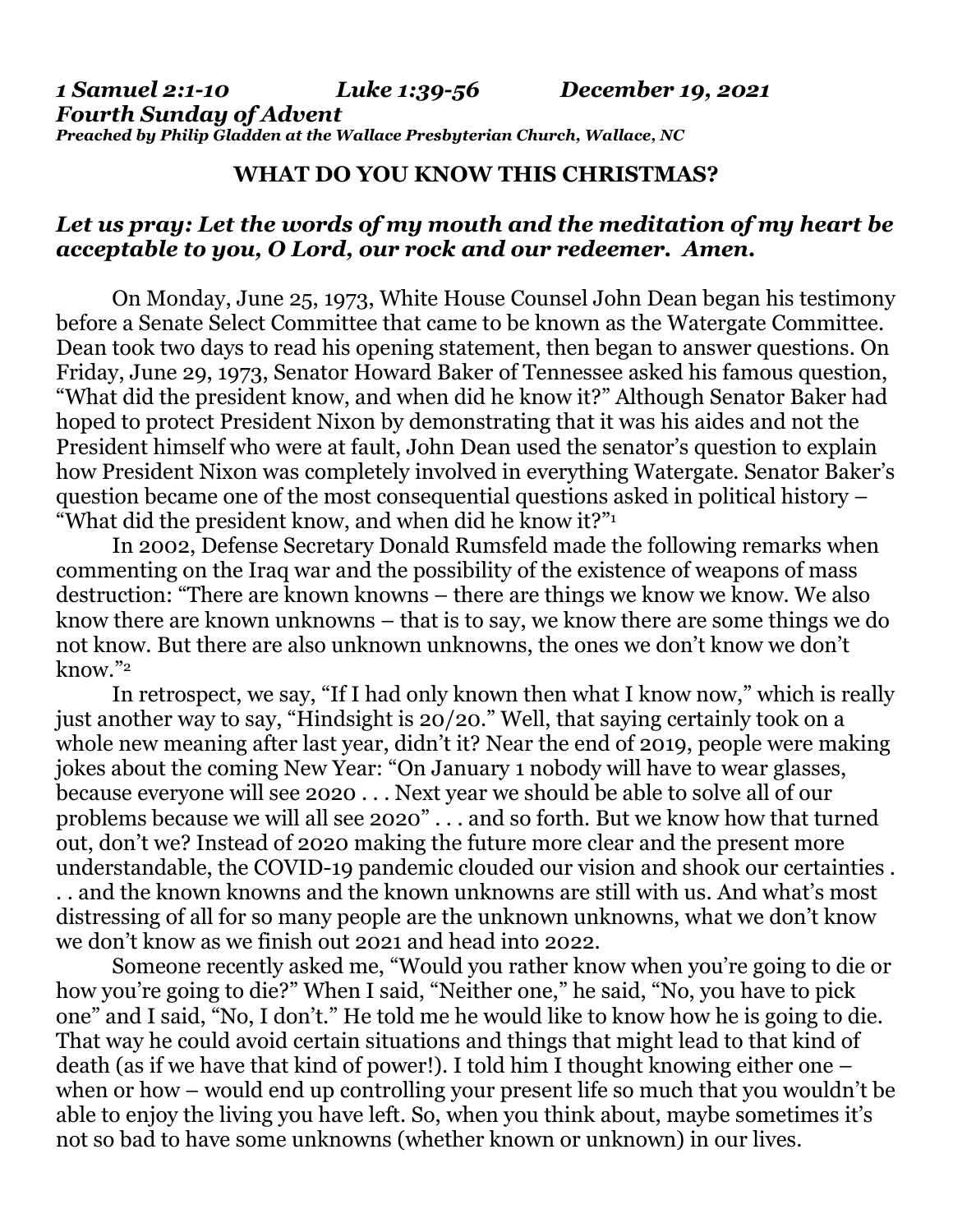A year ago tomorrow, on the Fourth Sunday of Advent 2020, I preached a sermon from these same verses in Luke, Chapter 1. The title of *that* sermon was "Mary, Did You Know?" The introduction was based on the popular Christmas song by the same title. Here's what I said in 2020:

In 1984, Mark Lowry was asked to write a Christmas program for his church. As he wrote the speaking parts for the different characters, he got to wondering what Mary knew. In a later interview, he said, "I just tried to put into words the unfathomable. I started thinking of the questions I would have for her if I were to sit down and have coffee with Mary. You know, 'What was it like raising God? What did you know? What didn't you know?'"

 Lowry held on to the words he wrote for seven years. In 1991, he asked his friend Buddy Greene to write music for the lyrics. Greene said he looked at the lyrics about two weeks later, decided to write in a minor key, and within thirty minutes had written the music. Two weeks after that, Lowry and Greene recorded the song and took it to Michael English (of the Northeast Community just east of Wallace) who was the first person to release the song "Mary, Did You Know?"<sup>3</sup>

Mary did you know that your baby boy will one day walk on water? Mary did you know that your baby boy will save our sons and daughters? Did you know that your baby boy has come to make you new? This child that you've delivered will soon deliver you

Mary did you know that your baby boy will give sight to a blind man? Mary did you know that your baby boy will calm a storm with His hand? Did you know that your baby boy has walked where angels trod? And when you kiss your little baby you've kissed the face of God.

Mary, did you know?

The blind will see, the deaf will hear, and the dead will live again The lame will leap, the dumb will speak the praises of the Lamb

Mary did you know that your baby boy is Lord of all creation? Mary did you know that your baby boy will one day rule the nations? Did you know that your baby boy is heaven's perfect Lamb? This sleeping child you're holding is the Great I Am Oh, Mary, did you know?

 On this Fourth Sunday of Advent, we might paraphrase Senator Howard Baker's famous question and ask, "What did Mary know and when did she know it?" As it turns out, what Mary knew before Jesus was even born was quite a bit. Mary knew she was engaged to Joseph but not married. Mary knew she was a virgin. Mary knew she had found favor with God. Mary knew she would conceive and bear a son. Mary knew she would name him Jesus. Mary knew her son would be great and called Son of the Most High. Mary knew her son would be given the throne of his ancestor David, would reign over the house of Jacob forever, and of his kingdom there would be no end. Mary knew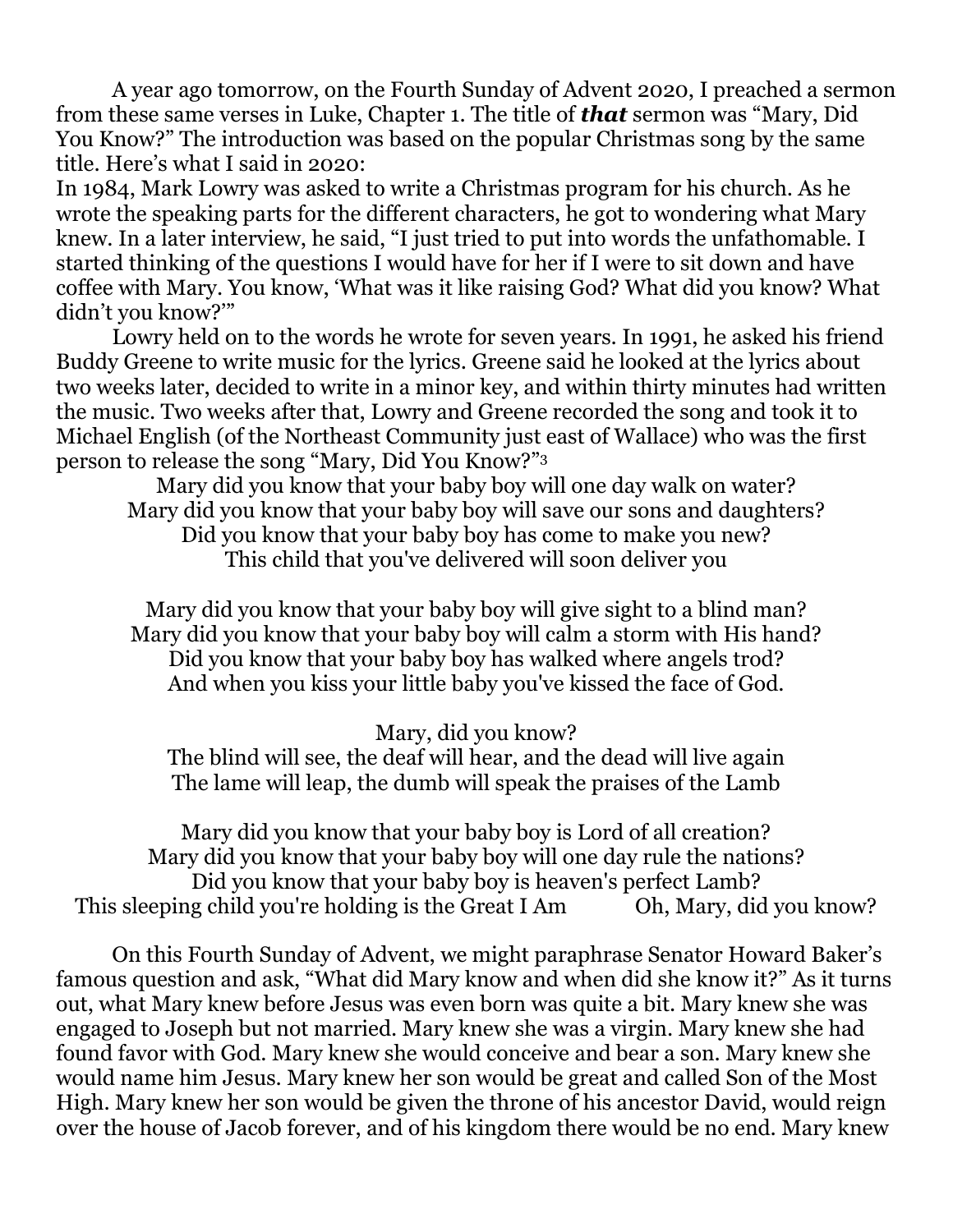her son would be called Son of God. Mary knew her kinswoman Elizabeth, who was old and barren, was pregnant. Mary knew all these things because she was told most of them by an angelic messenger from God.

 But Mary not only knew things about her current situation, she knew in her heart of hearts that God would be true to his promises for the future. No wonder her cousin Elizabeth said of Mary, "And blessed is she who believed that there would be a fulfillment of what was spoken to her by the Lord." (Luke 1:45)

 Mary's beautiful song of praise, which we know as the "Magnificat," rejoices in God and all of the things God has done in the past, God is doing in the present, and God will do in the future. Certainly, as a faithful Jewish woman, Mary would know about God's mighty deeds and acts of love for his people Israel. Certainly, her knowledge of what God had done in the past helped her trust what God was doing in her present – "Here I am, the servant of the Lord; let it be with me according to your word." (Luke 1:38) But what about the future? How could Mary know what was to come for her and her son? How could Mary trust God to do what he promised to do through her son – God's only Son – Jesus?

 That's exactly what Mary does, however. She trusts God so much because of what God has done in the past, she can sing of the future as if God's promises have already been fulfilled: "*He has shown strength* with his arm; *he has scattered* the proud in the thoughts of their hearts; *he has brought down* the powerful from their thrones, and lifted up the lowly; *he has filled* the hungry with good things to eat, and *sent* the rich away empty; *he has helped* his servant Israel, in remembrance of his mercy, according to the promise he made to our ancestors, to Abraham and to his descendants forever." (Luke 1:51-55) Mary was so certain of God's faithfulness, she sang about things to come as if they had already happened.

 You can search the Old Testament and find story after story that supports Mary's confidence in God. For that matter, you can read the story of Jesus's birth, life, ministry, death, and resurrection and realize that what Mary sang about in that Judean town in the hill country in fact happened. Read the book of Acts and the letters and scour church history and the lives of men and women of faith and you will find story after story about God doing what Mary sang about in that Judean town in the hill country.

 Far be it from me to think I could ever improve on the lyrics of "Mary, Did You Know?" But what if we wrote out some of the lines in the style of Mary's Magnificat that she sang when she visited Elizabeth?

Mary did you know that your baby boy walked on water? Mary did you know that your baby boy saved our sons and daughters? Did you know that your baby boy came to make you new? This child that you've delivered delivered you.

Mary did you know that your baby boy gave sight to a blind man? Mary did you know that your baby boy calmed a storm with His hand? Did you know that your baby boy walked where angels trod?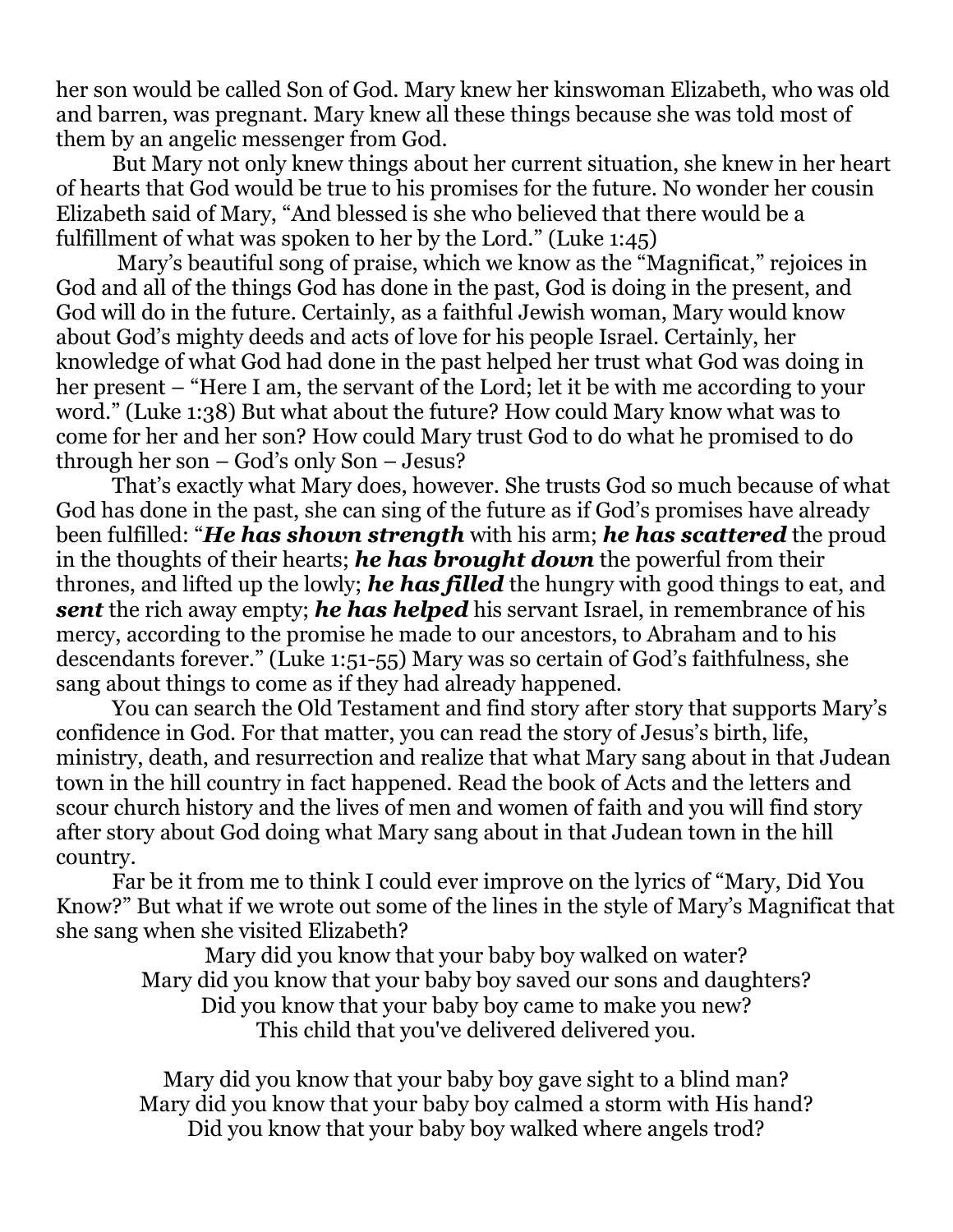Mary, did you know? The blind saw, the deaf heard, and the dead lived again The lame leapt, the dumb spoke the praises of the Lamb

 A year ago, I ended my sermon this way: Mary knew the most important thing of all. Mary knew that what was happening in her life was God's doing, even if she didn't know the details in advance. She knew enough to trust God with her life and her future, so she said, "Here I am . . . let it be to me according to your word." This Christmas, what do **you** know?

 A year later, that is still a very important question. You know what you know about the way things are right now in our country and in our world. You know what you know about the way things are in your life right now. You probably know what you don't know for the coming year – about your health, about the economy, about the COVID virus, about the political divisions in our country, about natural disasters, about threats foreign and domestic. And, of course, there are always the unknown unknowns . . . the things that can keep you up at night, that can shake your foundations.

 So, what do you know this Christmas? Do you know God who loved us so much that he sent his only Son? Do you know Jesus Christ who lived among us full of grace and truth, who knows you and loves you and calls you to follow him? Do you know of times in your own life when God was faithful and saw you through when you needed him most? Do you know that God is with you – and will be with you, Emmanuel – even if you don't know all of the details of what's to come?

 If you don't know that this Christmas, God is waiting for you to know. And, if you do know that this Christmas, join with Mary and let your soul magnify the Lord and your spirit rejoice in God your Savior.

 Here's a song of praise, "Magnificat," by Brian Yapko, an attorney in Santa Fe, New Mexico.

> Praise Him for the lightning in the gale, For balmy winds, for crystals in the snow. Wonder at the gaudy peacock's tail, Observe how huge the elephant can grow!

The turtledove, the maculate giraffe, The leopard's feral stealth, the eagle's wing, The neighing of the horse, the dolphin's laugh; The joy in God which once made Mary sing.

Praise God for all the miracles to be! The enemy who may become a friend; The captive who yearns one day to be free; The woes of life we all hope to transcend.